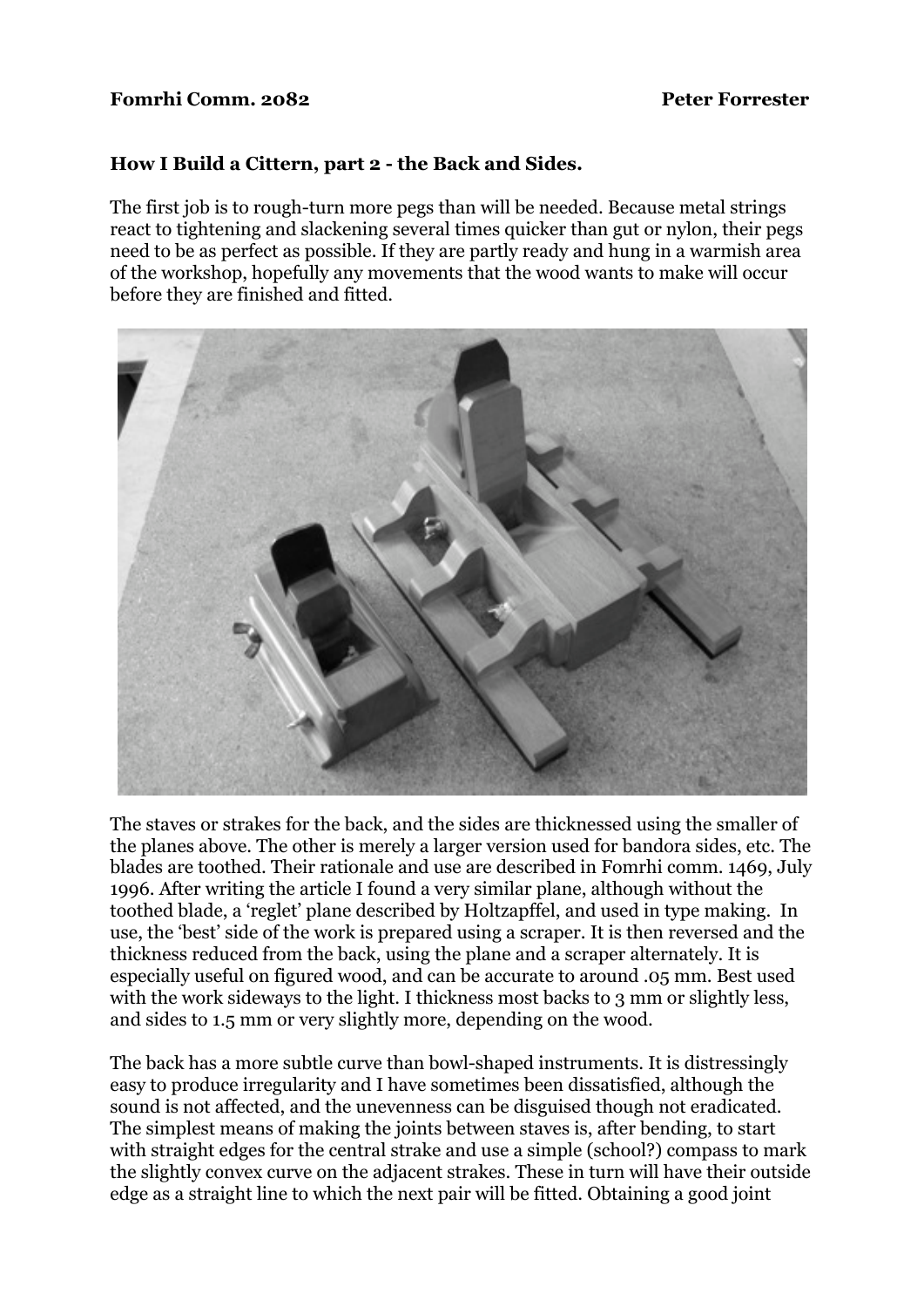probably needs an inverted large plane used as in lute-making, which I supplement with metal sanding plates. These measure 6 x 22.5 cm and were made by Sandvik in three grades, but may no longer be obtainable. A sanding board would be a useful



substitute. A bendable straight-edge - a metal rule or strip of formica - will be necessary. How accurate the joint will be can be judged by holding the strakes up to a strip-light or a window. The thickness of the back means that ornamental lines, if

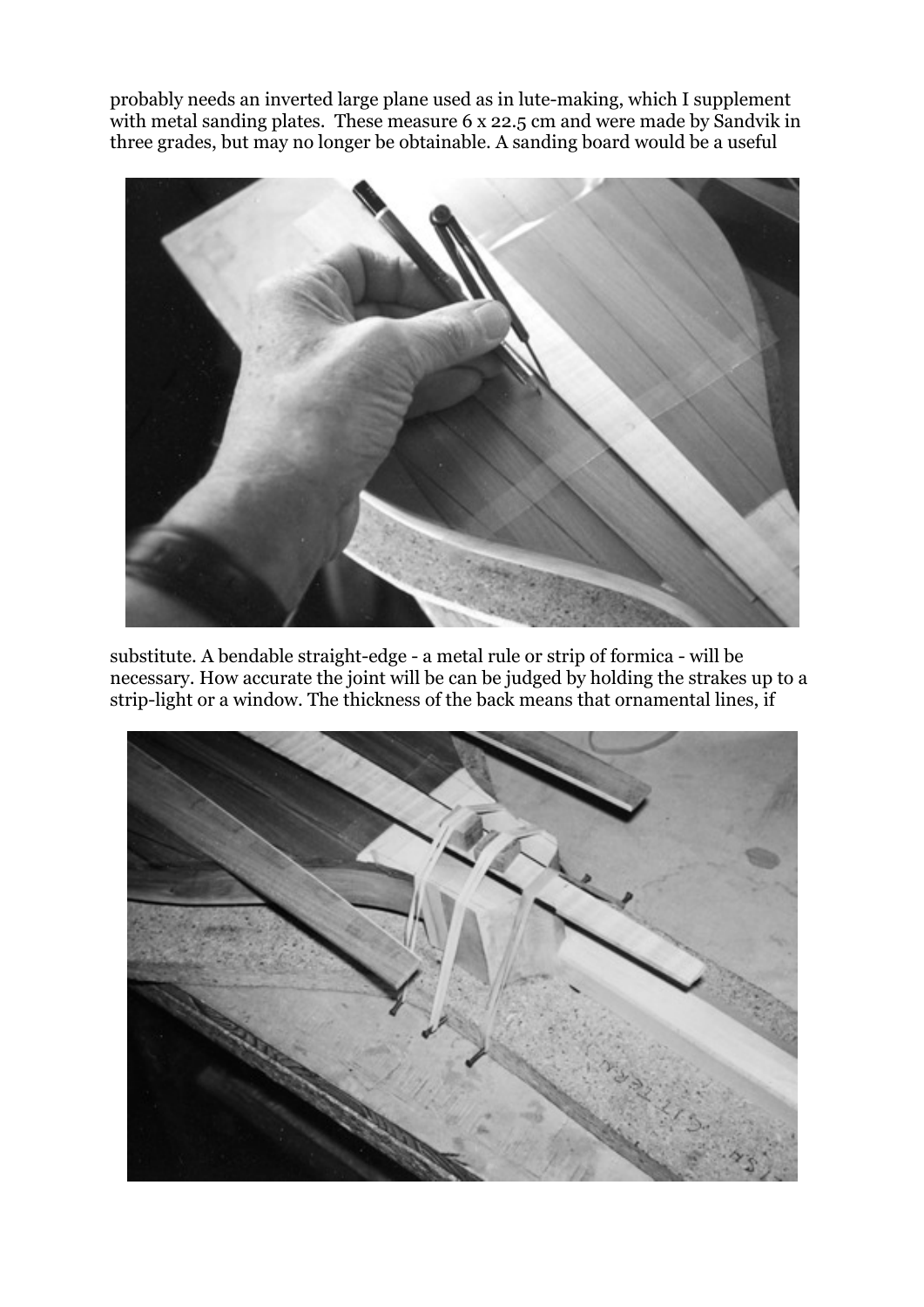used, need to be cut from sheet veneer and glued to each strake before the latter are glued to the neck-block. After checking that these lines have not altered the fit between strakes, the central strake is glued to the block. The photo above shows a simple clamping method which is quicker and easier than G-cramps. If there is more



excess than can be conveniently planed off the next two strakes, allowing for any 'inlay', the simple jig above will enable a previously bent strake to be safely passed through the bandsaw. (It can also be used later for the outline of the back on the sides.) Subsequent strakes are glued to the first, or previous one, 'in the air' - off the mould - using sellotape. My method is to initially attach the tape loosely and use a small electric fire, perhaps with a brush-load of water, to remelt the glue whilst checking against my strip-lighting that no light is showing between the strakes, then re-tightening the tapes and replacing the assembly on the mould for the glue to set. When all the strakes of the back are glued up, it is sensible to do other work - the belly, the rose, carve a head? - to allow the glue to shrink before cutting the outline of the back down to the mould. Although individually thin, the possibly thirty or so glue lines add up. The back will be best kept clamped and/or weighted in contact with the mould.



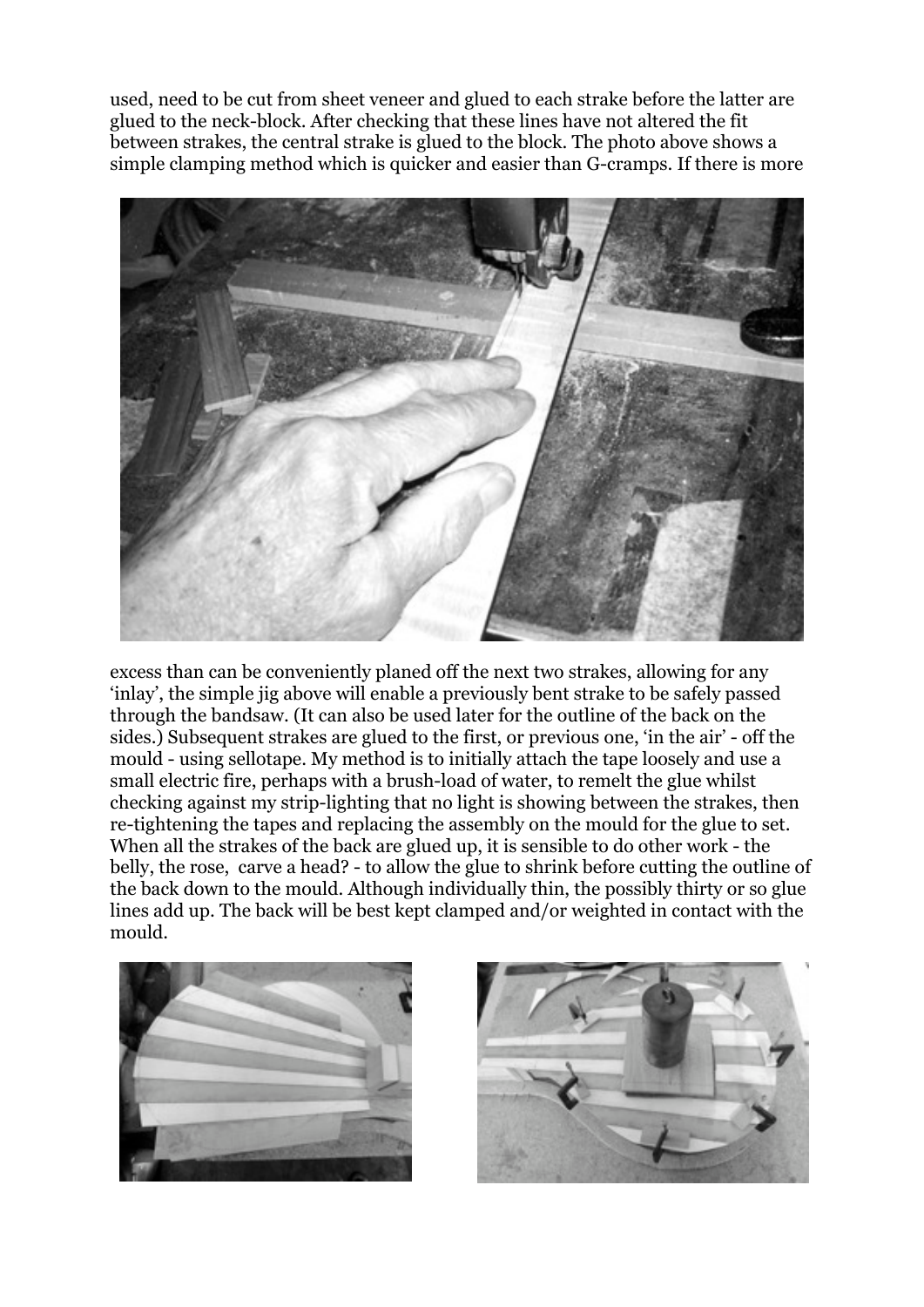

When ready to continue, the back is cleaned up with a scraper and perhaps thinned towards the sides. It then needs trimming as close as possible to the outline of the mould. The grosser excess can be removed on the bandsaw, and a block plane can ride on the backboard to ensure that the outline remains vertical around the convex part. A curved plane, or sanding with a curved surface will be necessary for the concave areas near the neck. It is essential not to allow it



to become too small, which could happen because there will inevitably be a very small 'give' in the attachment between the neck and the mould. The ideal would be a paperthin excess, and certainly no more than 0.5 mm. There needs to be a continuous curve between the back and the rebates in the neck block. The smaller photograph shows that a small gap is left in these rebates when the side is fitted. Ideally of course this would not exist, but because the side needs to be pulled around the back and glue squeezed out, it is impossible to judge the exact length required. Worse would be to have too much when it is being glued. The gap will be covered by the ornamental balusters later.

The side is tested for fit and length and lightly fastened in place so that the shape of the back can be outlined upon it, and its exact position marked. The pressure of the tapes during gluing causes the back to rise in the end-block area and perhaps at the sides, so the excess wood is cut away, leaving around 2 mm to be trimmed later. This will help, but a clamp or taping to the backboard may be necessary. End-grain areas are sized with dilute glue, dried and smoothed. The mould is lightly wax polished. Assembly commences at the end-block position after glue has been applied to all the areas to be glued on both the side, and the back and rebates. It may need refreshing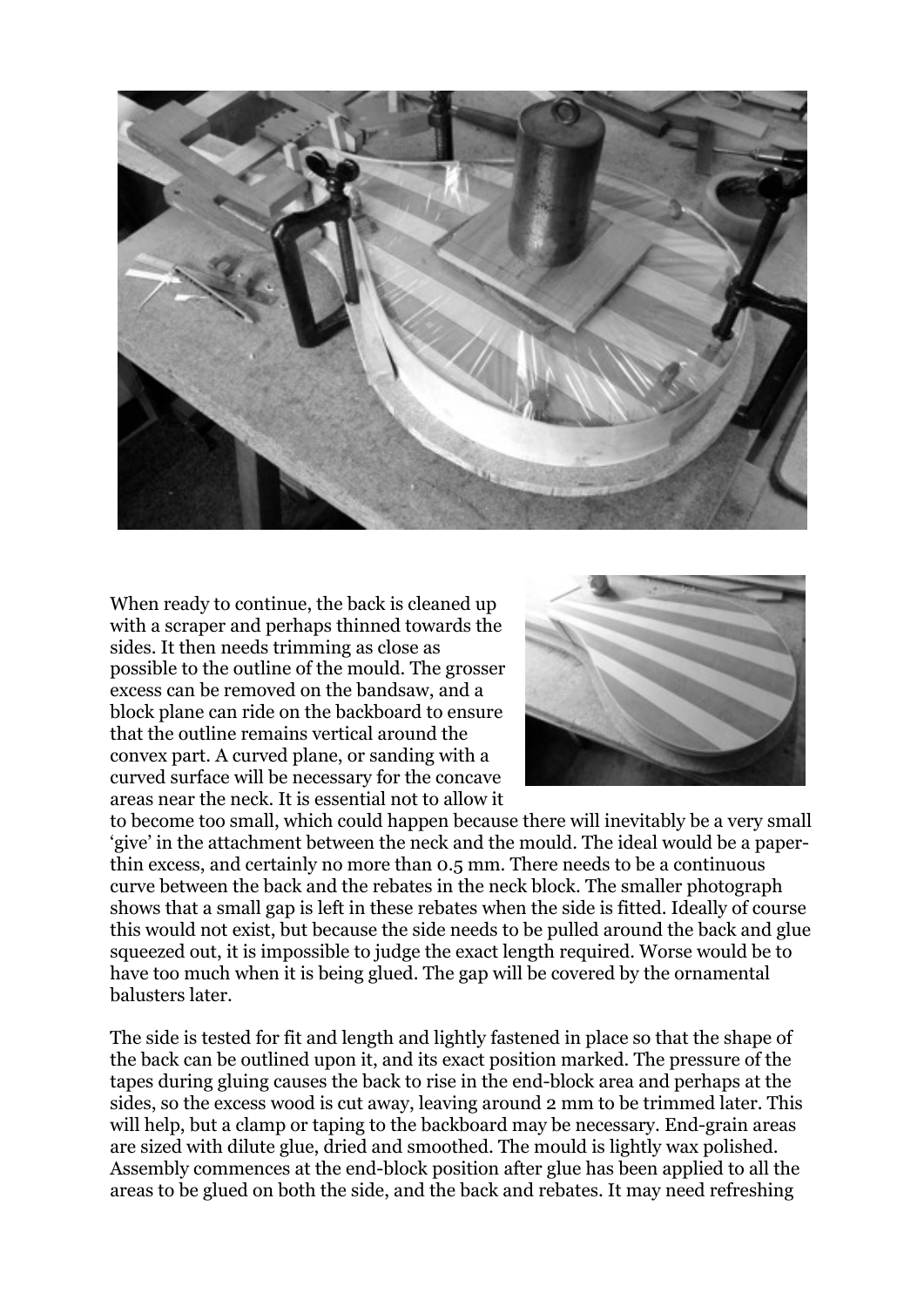as work progresses. The glue will need remelting with a domestic iron and a wet brush. The aim of the taping is is to squeeze the glue-line, so some of its direction when commencing is at an angle, pulling the side towards the neck as well as against the back. Short sections are worked on alternate sides. As well as much tape to pull the side to the back, a cramping arrangement will be needed at the rebates, and support for the straighter part of the sides between the convex and concave curves. The photograph above will give a good idea of what may be necessary. (The photographs in these articles will be of several instruments, of different sizes, and purposes.)

After trimming the side to the back, strips of tape are stretched laterally across the back against the possibility of glue being weakened when fitting the lining and bars. As the thin cittern sides surround the thicker back a stronger joint is obtained than if the reverse was used, especially helpful to strengthen the shallow cittern body against the bowing strain of the strings. No linings between the back and sides are used, although some citterns, and my own, add fabric patches.

I usually, though not always, fit the end or bottom block first, usually using lime or sycamore. Then the bars, followed by paper linings on the back and fabric on the back/side joint - not as in the photo! Using the compasses as a measuring gauge, mark and cut the outline of the block which will contact the 'side'. Next place it in place inside the cittern and mark and cut the outline against the back. Lastly use an adjustable square to measure the angle between back and side at the centre of the end-block position, and plane the end-block to match it. This operation should be straightforward if taken one step at a time. Two problems may occur. There may be a small amount of glue fillet between the back and 'side' which is best avoided by a



small chamfer on the edge of the block. Be sure that the block is sufficiently deep on its inside surface. Gluing and cramping up should be straightforward. Cramp to the side first, then to the back.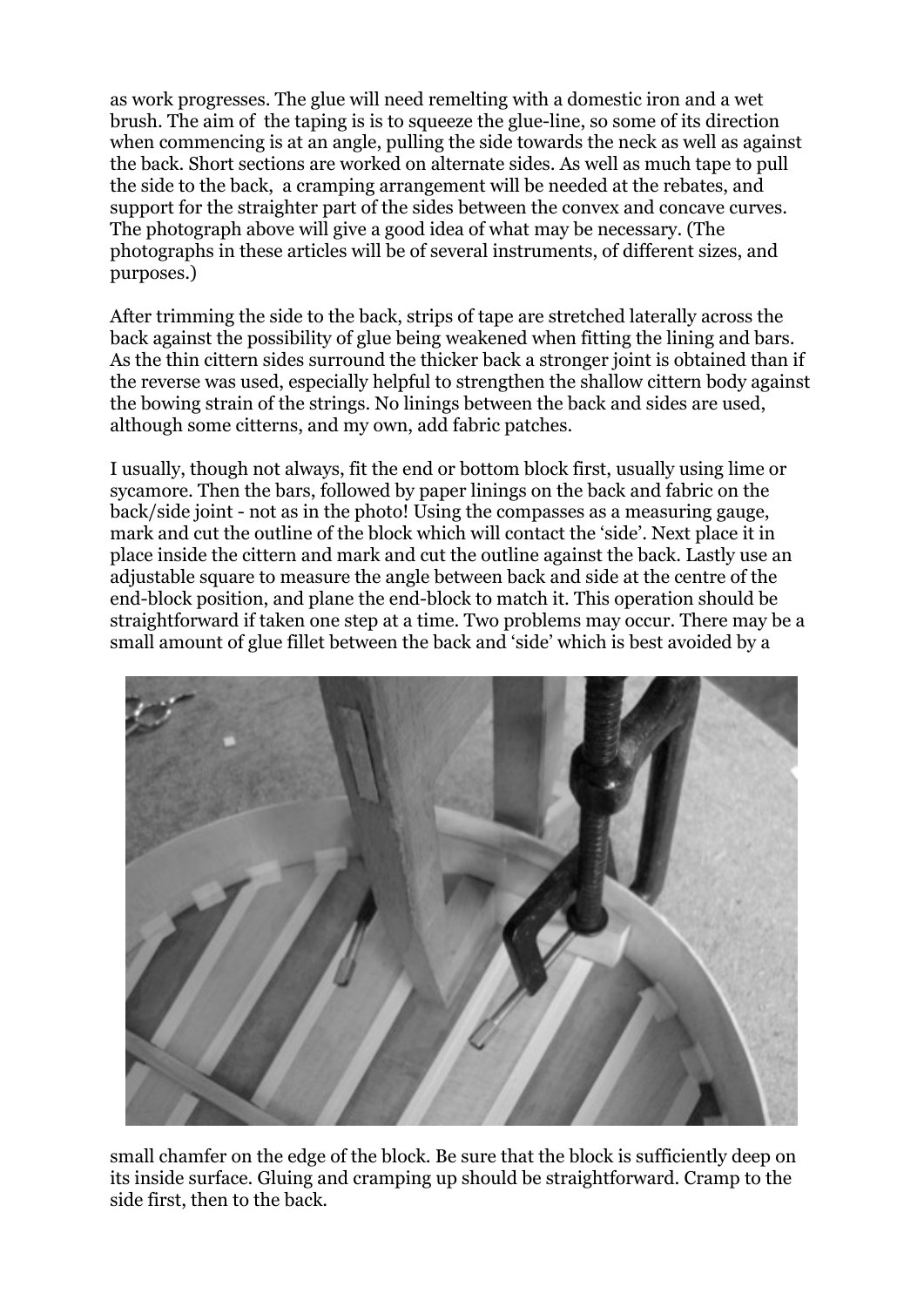

The bars are planed to width, 5 - 6 mm, and cut to length. Using the compasses again, mark and form the curved and flatted shape that fits to the back. It may be easiest to do this on the outside rather than the interior. Reduce each to the depth required. Gluing will be fiddly. Something like the photo will be necessary. The outside cramping uses foam padding and flexible strips of plywood. This will be insufficient for the centre of the bars so they are weighted from the inside whilst still contacting the bench surface. An alternative would be an outside template and joy-bars as used for belly-barring. Or rebates in the mould to take the bars as the back staves are assembled. I find it necessary to remelt the glue with a small electric soldering-iron.

The back is lined with a strong but not too thick paper. I use a watercolour paper which uses cotton or linen fibres in its construction. Quite expensive, but one sheet will be enough for a lot of instruments. Cotton tape will accept animal glue best for the back/side joint.

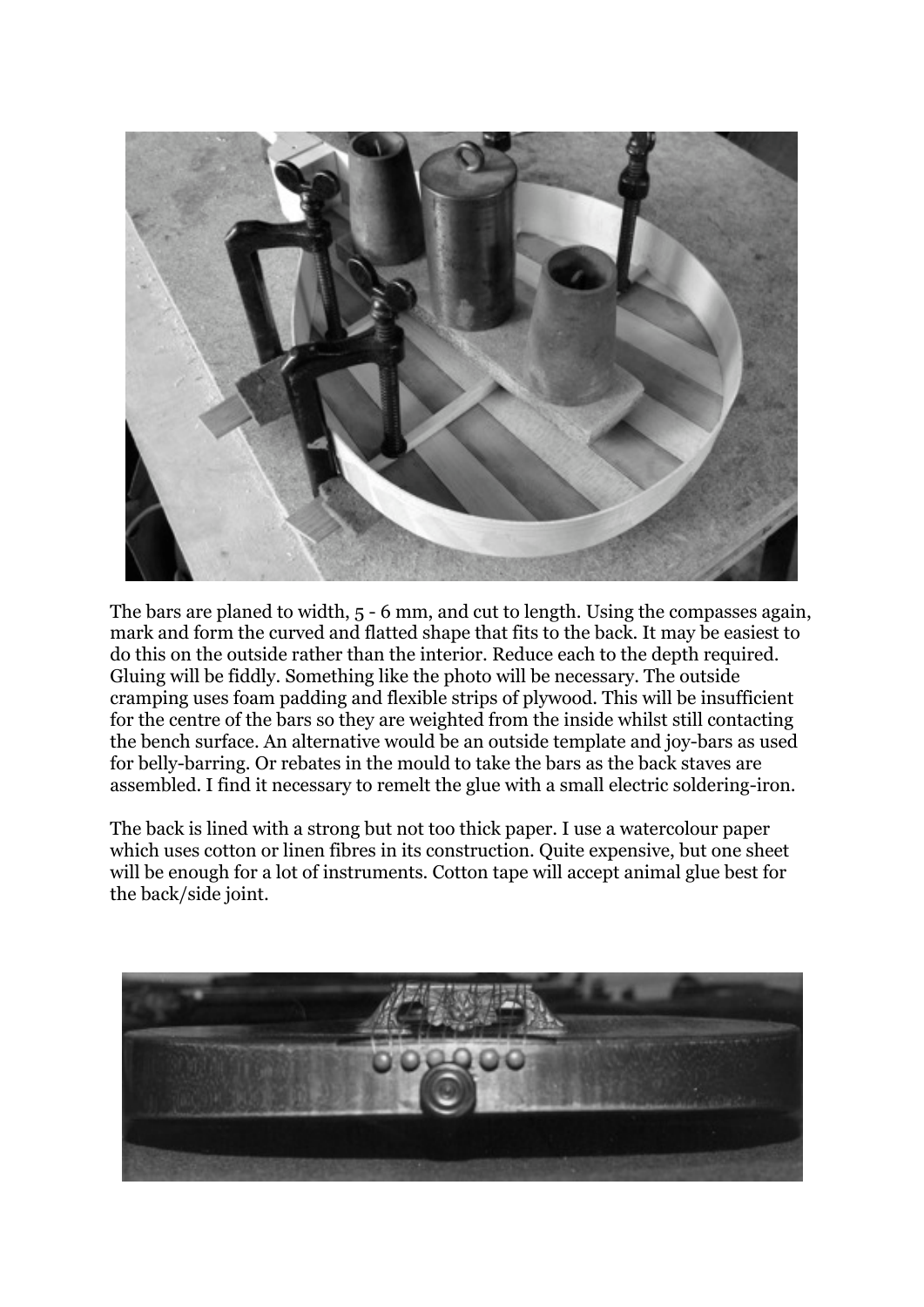The belly/side shape cannot be cut until the belly has been prepared. Nor the reinforcements on the sides supporting the bars. One task which is most easily done now is to drill pilot holes for an end pin if required, and the hitch-pins, while the body can still be conveniently clamped to the bench.

This detail of a Virchi cittern in Paris will give an idea of the problem, in this case for six double courses. The hitch-pins are dangerously close to the surface of the block,



and a crack has started to form, whilst the end-pin over-hangs the edge of the back. Four courses are easier and the following photo shows my own, inauthentic, solution. The dark pencil line is of course the projected edge to which the belly will be glued. Although neat little brassed pins are available commercially, it will be best if the hitch-pins are quite thick so that a sharp bend does not cause string breakage here. Bone pins are ideal provided they are clean and dry - any trace of fat will become fatally acidic.

The interior of the back ready for closure when the belly is completed.

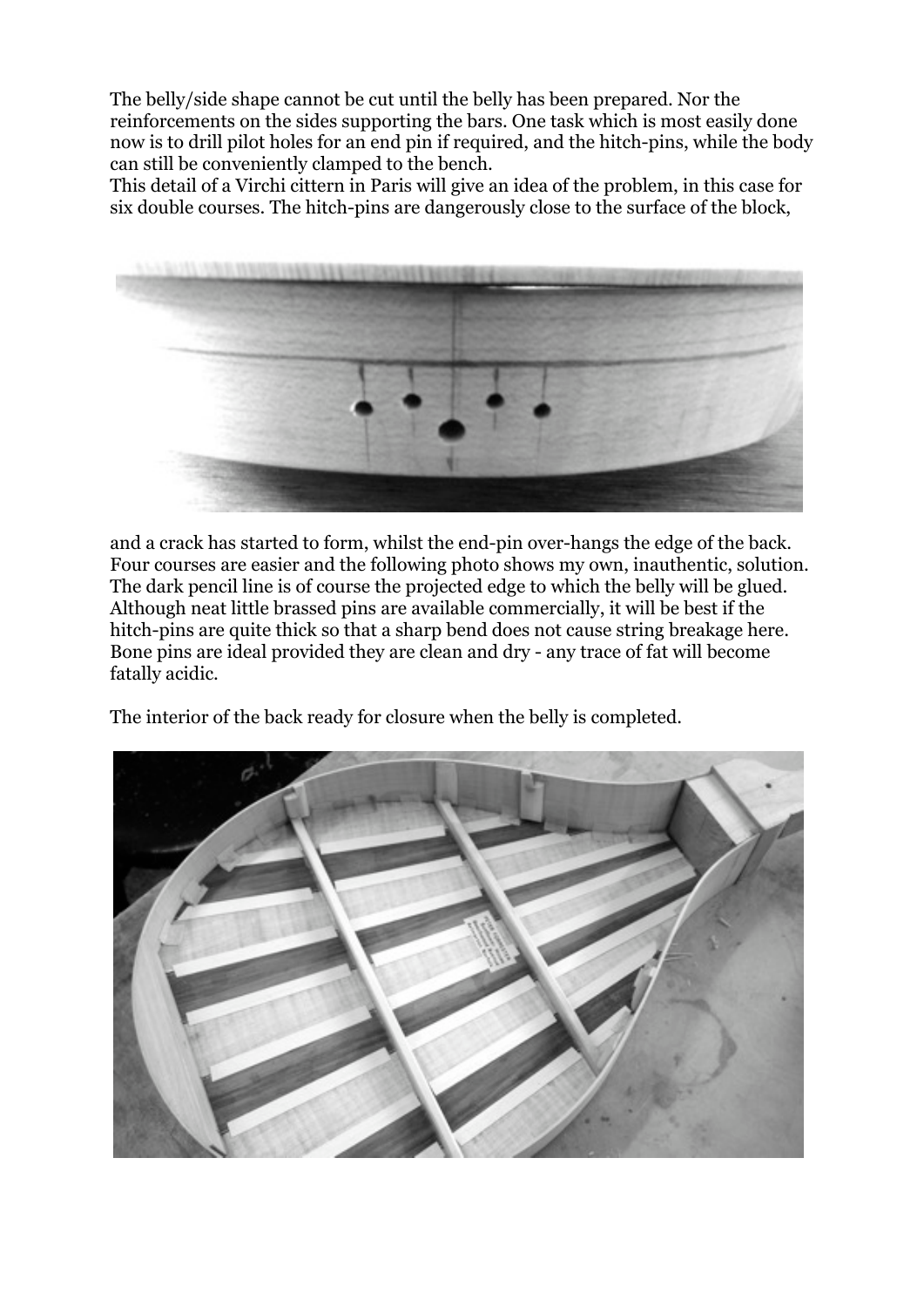### **part 3 - the belly.**

I have no information on the wood used for cittern bellies originally. My preference is for sitka spruce as it is reasonably loud, and sustain is provided by the wire stringing. Bellies can be made of two pieces in the usual way, but the shape and size of a cittern's belly also allows for producing it in three pieces - a central panel and two 'wings' - from one half of a pair intended for lute or guitar. Providing of course that the grain is suitable, and the 'wings' can be arranged with any 'run-out' matching the central section. Or a four piece front. Both of these occur on extant citterns. There are several ways of jointing and gluing bellies. I use wedges to apply pressure when gluing and check the joints beforehand by holding them against a window pane. The belly is then planed and finished to 2.8 mm or slightly less all over - for the present. It should match or be slightly thicker than its rebate in the neck block. It can be cut down to near its final size and the rose and bar positions marked.



I cheat when making roses. Three sheets of pear-wood veneer are glued together to make a plywood. The photocopied design is glued in place and cut out using fine blades in a jeweller's fretsaw. Note that photocopiers sometimes stretch or shrink prints in one direction resulting in distorted circular shapes. Cow Gum used to be excellent for attaching the design, and rubbed off easily when required. It has been discontinued and more recent versions are less successful and need experimenting with. The wooden pattern is then glued to parchment, with an excess of perhaps 1 cm. This layer will give strength to the wood layer, and can have fine detail added to the design. I have used superglue in the past (the wood will need a sizing coat of perhaps varnish for the superglue to adhere to) but now use animal glue previously painted onto both surfaces, allowed to almost dry, and remelted with the domestic iron. Care is needed, and the parchment may need roughing with light sandpapering, and sizing on both sides whilst stretched flat. This parchment will be glued to the inner surface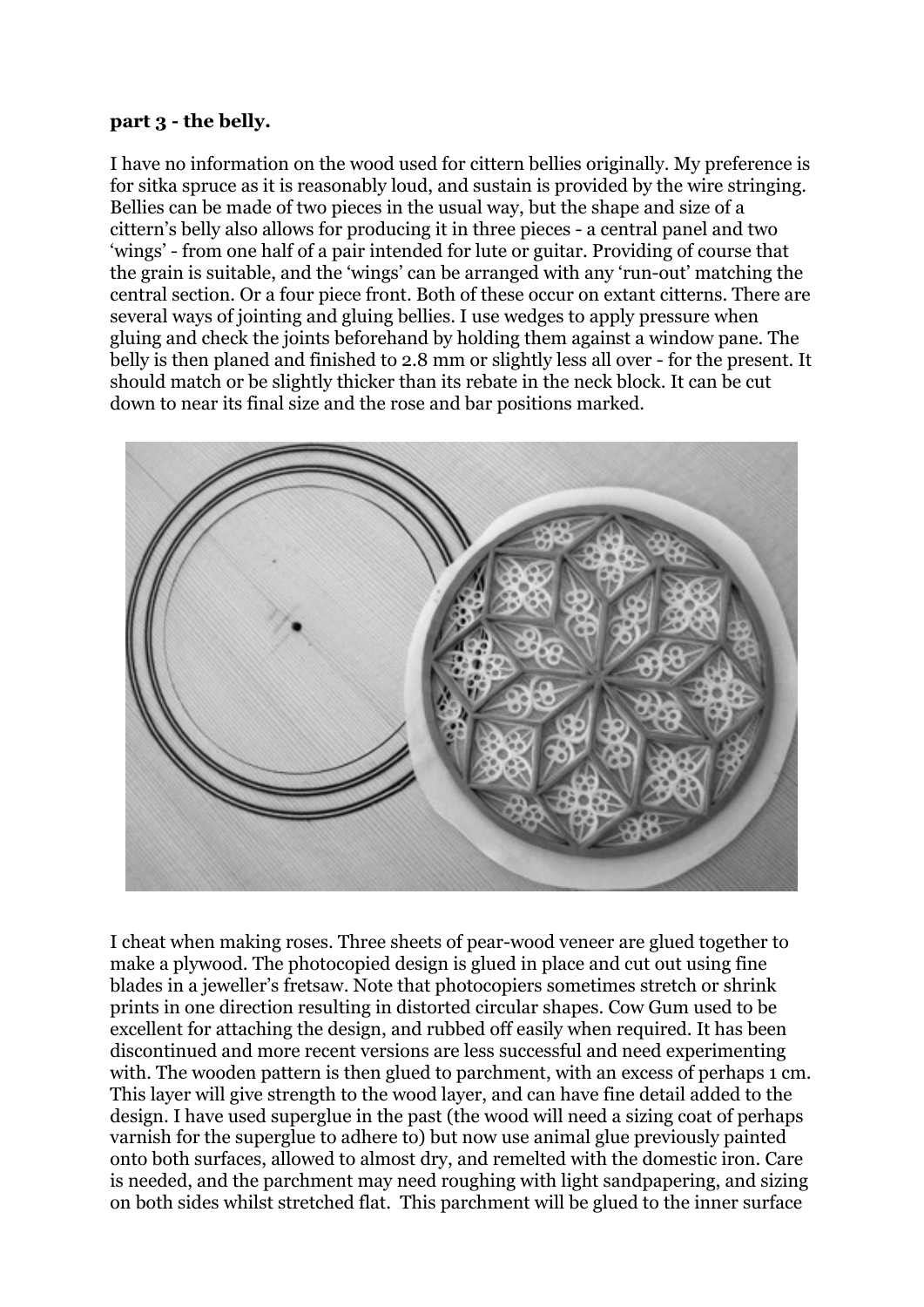of the belly, but I usually add a further parchment layer to the central pattern for elaboration. The hole in the belly for the rose is marked, but not cut out until the surrounding rings are purfled and finished. The wooden layer of the rose will



Alexander Batov's website gives much information on original roses, including citterns. [www.vihuelademano.com/rosesinvihuelas.htm](http://www.vihuelademano.com/rosesinvihuelas.htm)

I always use a barring pattern shown in the Gasparo da Salo cittern in the Ashmolean museum, Oxford. This seems the most common although others exist. (*See below*.)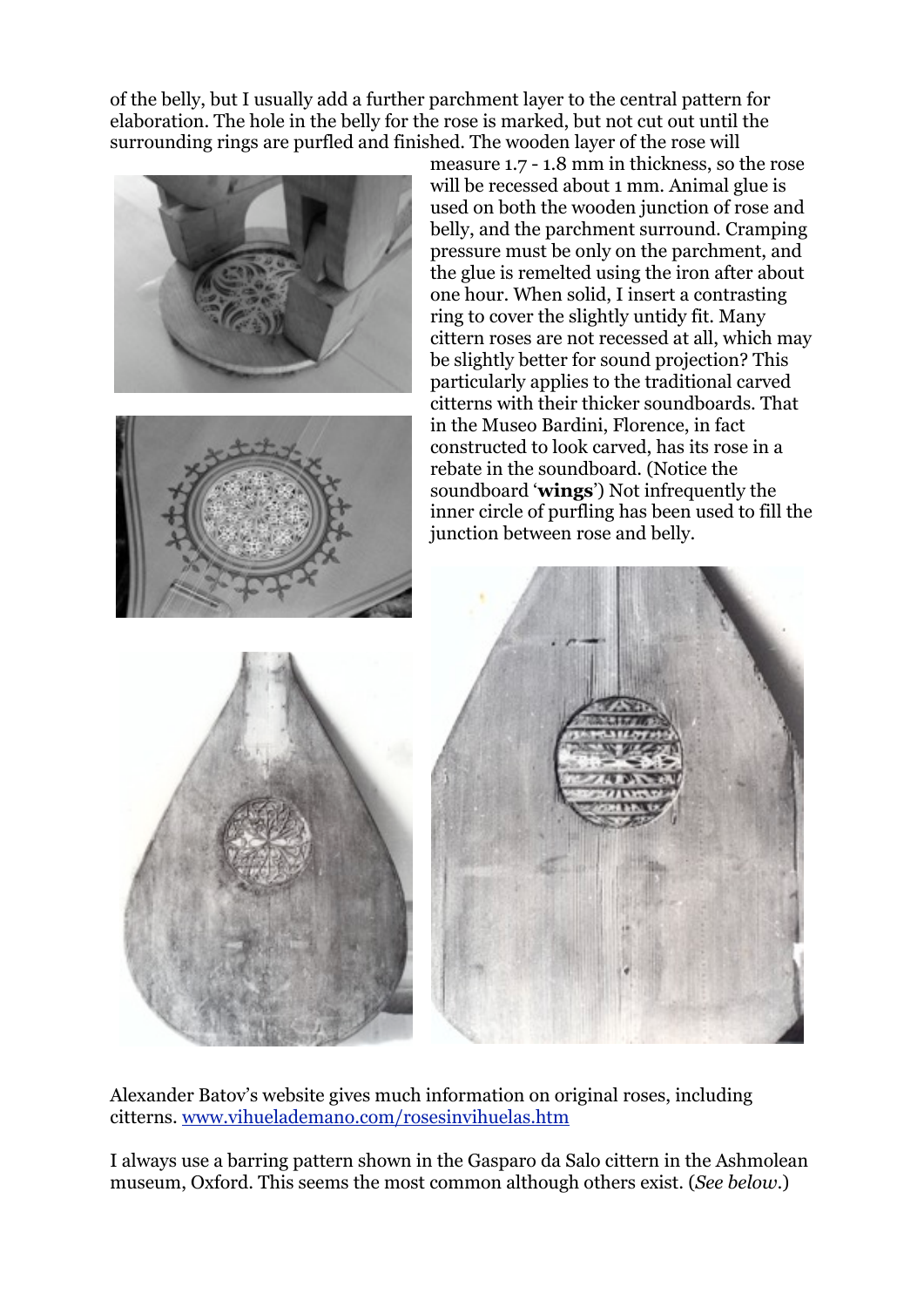

The two back bars are at the widest part of the body and below the centre of the rose. The main belly bar is above the back bar and is prevented from collapsing by small reinforcing supports which connect these bars. Further reinforcements are associated with the other back bar and with the belly bar above the rose. Their purpose is to strengthen the flattish areas of the sides against the downward pressure of the



strings. The short bar between the main bar and the rose holds the belly down against this pressure around the fulcrum of the main bar. Some positioning blocks seem usual and useful. I also reinforce belly joints - a three part belly in this case.

The belly needs a rise of around 6 mm in the centre. This is achieved by removing 1 mm from the exterior later and adding 5 mm to the centre of the main bar. The photo shows a method of marking this curve using a 2 foot rule and four Gcramps for the main bar and copying the curve to the others. Like the back bars, these for the belly need gluing in place with flexible strips and extra cramps for the centres. Finishing the bars is left until the outline of the belly/side joint has been made. They will need finishing to a rounded or chamfered surface, and tuned like lute bars although less easily. It is probably sufficient to get a good 'ring' when tapping the belly surface. But firstly, the belly is used to find the shape and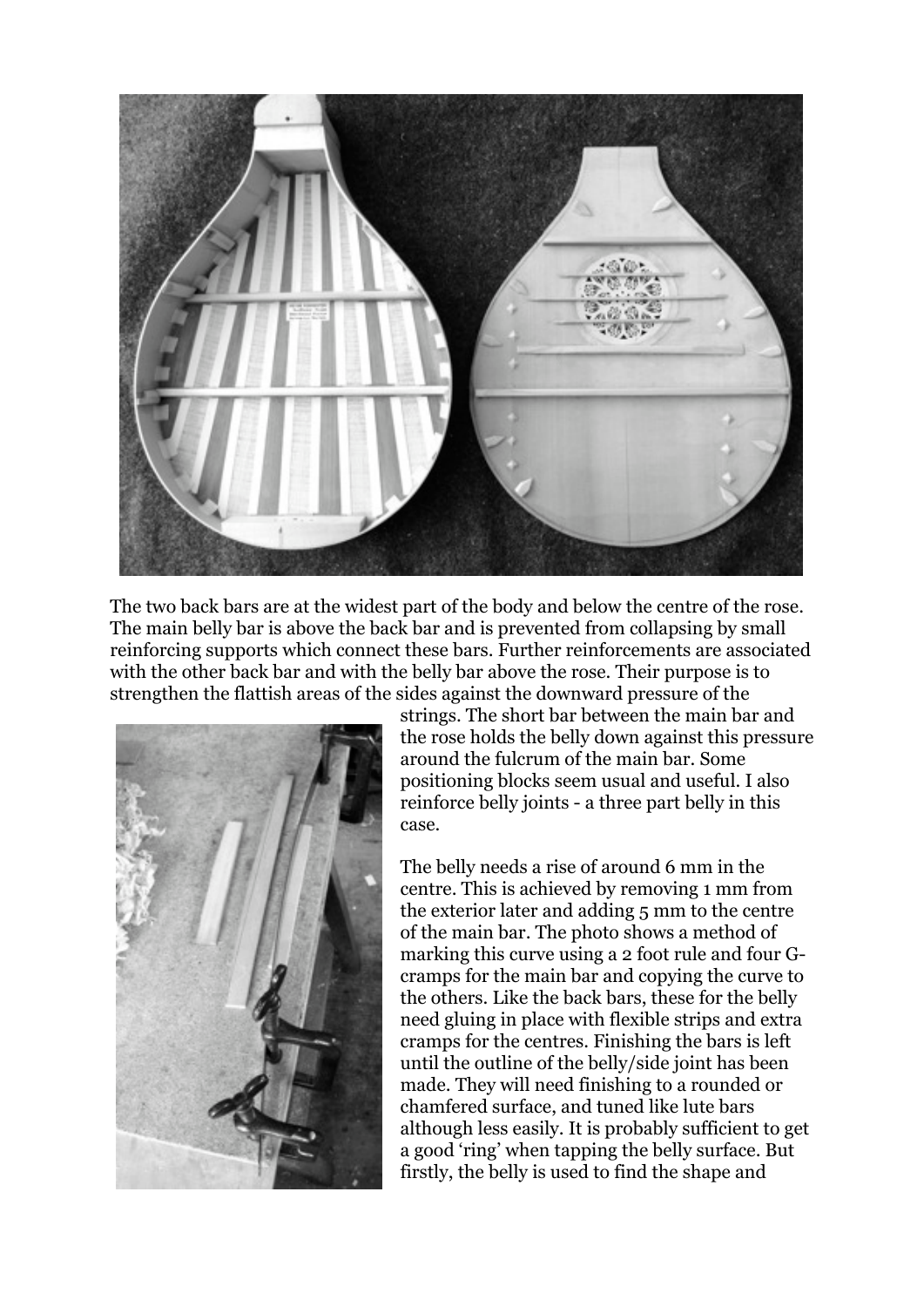amount of the side(s) which needs to be removed.

Parallel lines drawn around the body with a marking gauge and perhaps 5 mm apart will show whether both sides of the body are similar. The main belly bar should fit temporarily, but happily, in place opposite the main back bar. Now the angle of the belly has to be fixed so that its distance from the neck rebate is equal to that between the belly and the finished height of the end-block. Some packing will be necessary and a minimum of adhesive tape. Some small wood blocks and 1 mm card offcuts will be useful. Using the compasses as a gauge, the required shape is drawn on the side(s). The earlier parallel lines will now be invaluable. Some of the waste might be removed



with a saw, but a plane is probably safer, and a sanding block will preserve the angle of the belly. The downward

pressure of the bridge does have a damping effect on the sound. My experience has been that a certain amount of tension built into the belly balances this out, and makes the response between the pluck and the emergence of the sound quicker. At any rate, some of my customers think so. If some of the side is left and not cut away, as in the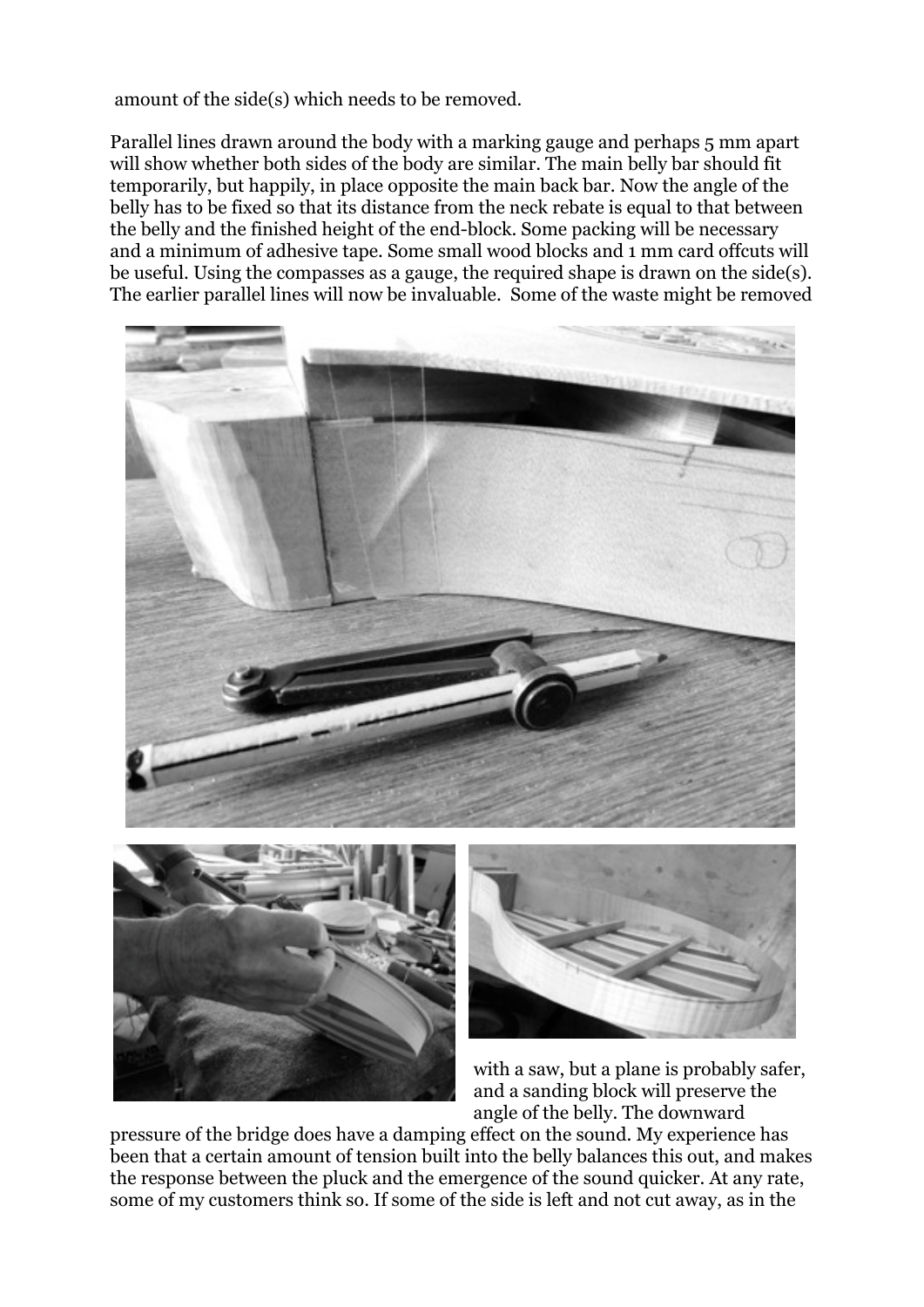photo, the belly will have to be pulled down the last 4 or 5 mm at the end-block to gain this. Something like pressing on a spring. Be careful that a smooth curve is preserved and no other gaps caused.

When this is satisfactory, the side reinforcements can be added. Some originals can be as simple as halved cylinders. After finishing the belly bars, the belly is glued in



place and trimmed to the body outline.

The belly is thinned to around 1.8 mm at its circumference and faired and levelled to the surface of the neck. An imagined cross-section would show a steady taper rather than abrupt steps. Some further thinning can be done later with the cittern finished and strung, before varnishing, if the sound seems too tight. Purfling is fitted as far as the joint with the neck.

# **Provisional Addenda.**

1. When making instruments, solitary, with little contact with other builders, one learns how to make parts, what to do with them, and how they add up to a whole. It is not necessary to name them. The backs of my citterns are made up of strips of wood which I have called, I realise, staves or strakes. They could equally have been merely planks, or possibly following lute nomenclature, ribs. One piece of wood joins the back and the belly of a cittern. Should we refer to it as the side? the sides? And when it nears the end-pin? Perhaps Fomrhi should lay down some rules? International of course! Meanwhile I hope my intentions have been reasonably clear.

2. Observed alternative barring patterns, some of which may have been altered, include:

Virchi cittern, Paris. Back bars as above. Belly bars - two above the rose, one immediately below the rose, one between the bridge and end block. This weak barring